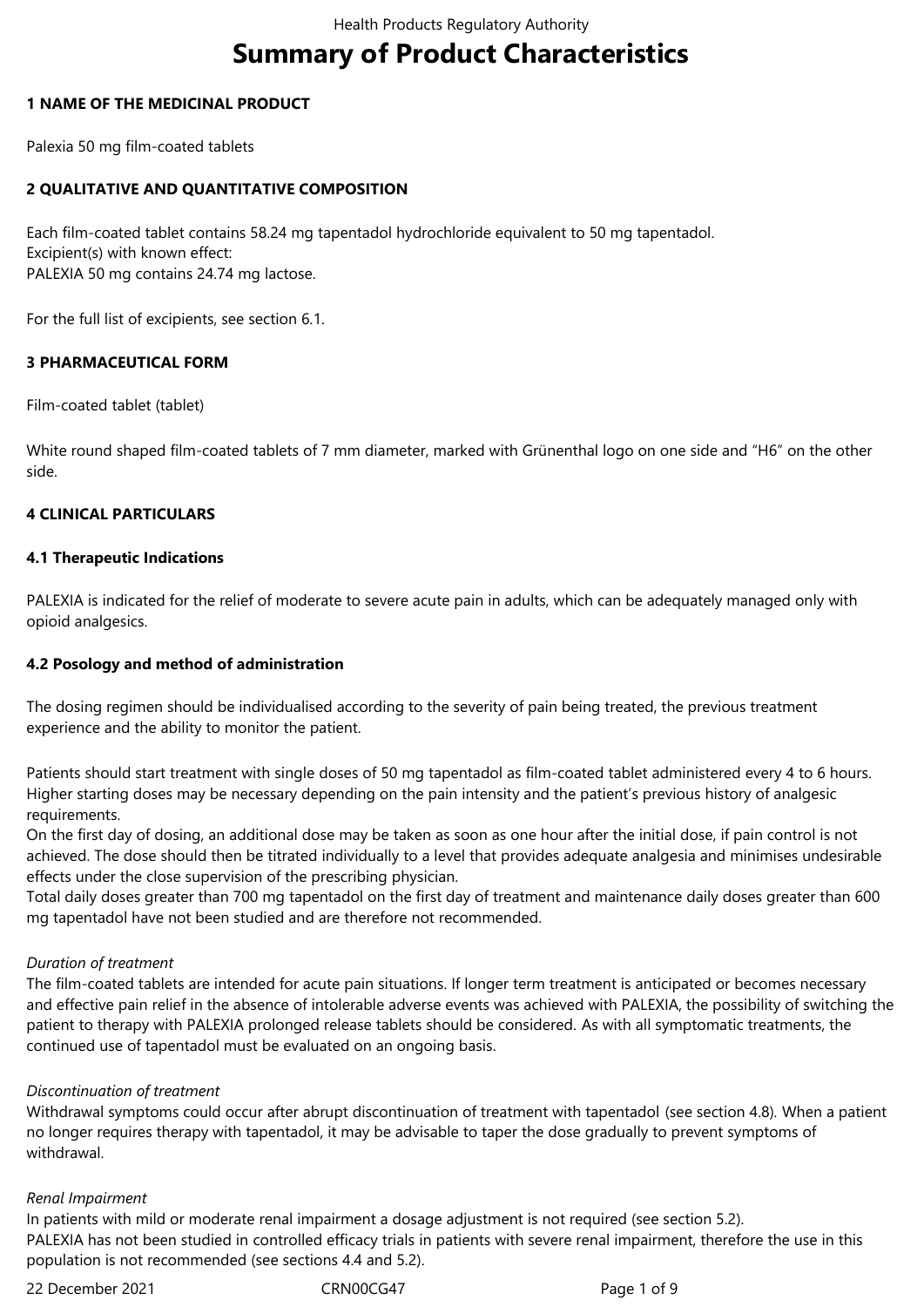# *Hepatic Impairment*

In patients with mild hepatic impairment a dosage adjustment is not required (see section 5.2).

PALEXIA should be used with caution in patients with moderate hepatic impairment. Treatment in these patients should be initiated at the lowest available dose strength, i.e. 50 mg tapentadol as film-coated tablet, and not be administered more frequently than once every 8 hours. At initiation of therapy a daily dose greater than 150 mg tapentadol as film-coated tablet is not recommended. Further treatment should reflect maintenance of analgesia with acceptable tolerability, to be achieved by either shortening or lengthening the dosing interval (see sections 4.4 and 5.2).

PALEXIA has not been studied in patients with severe hepatic impairment and therefore, use in this population is not recommended (see sections 4.4 and 5.2).

### *Elderly Patients (persons aged 65 years and over)*

In general, a dose adaptation in elderly patients is not required. However, as elderly patients are more likely to have decreased renal and hepatic function, care should be taken in dose selection as recommended (see sections 4.2 and 5.2).

#### *Paediatric Patients*

The safety and efficacy of PALEXIA in children and adolescents below 18 years of age has not yet been established. Therefore PALEXIA is not recommended for use in this population.

### **Method of administration**

PALEXIA should be taken with sufficient liquid. PALEXIA can be taken with or without food.

### **4.3 Contraindications**

PALEXIA is contraindicated

- in patients with hypersensitivity to tapentadol or to any of the excipients listed in section 6.1
- in situations where active substances with mu-opioid receptor agonist activity are contraindicated, i.e. patients with significant respiratory depression (in unmonitored settings or the absence of resuscitative equipment), and patients with acute or severe bronchial asthma or hypercapnia
- in any patient who has or is suspected of having paralytic ileus
- in patients with acute intoxication with alcohol, hypnotics, centrally acting analgesics, or psychotropic active substances (see section 4.5)

### **4.4 Special warnings and precautions for use**

### *Potential for Abuse and Addiction/ Dependence Syndrome*

PALEXIA has a potential for abuse and addiction. This should be considered when prescribing or dispensing PALEXIA in situations where there is concern about an increased risk of misuse, abuse, addiction, or diversion. All patients treated with active substances that have mu-opioid receptor agonist activity should be carefully monitored for signs of abuse and addiction.

#### *Respiratory Depression*

At high doses or in mu-opioid receptor agonist sensitive patients, PALEXIA may produce dose-related respiratory depression. Therefore, PALEXIA should be administered with caution to patients with impaired respiratory functions. Alternative non-mu-opioid receptor agonist analgesics should be considered and PALEXIA should be employed only under careful medical supervision at the lowest effective dose in such patients. If respiratory depression occurs, it should be treated as any mu-opioid receptor agonist-induced respiratory depression (see section 4.9).

### *Head Injury and Increased Intracranial Pressure*

PALEXIA should not be used in patients who may be particularly susceptible to the intracranial effects of carbon dioxide retention such as those with evidence of increased intracranial pressure, impaired consciousness, or coma. Analgesics with mu-opioid receptor agonist activity may obscure the clinical course of patients with head injury. PALEXIA should be used with caution in patients with head injury and brain tumors.

*Seizures*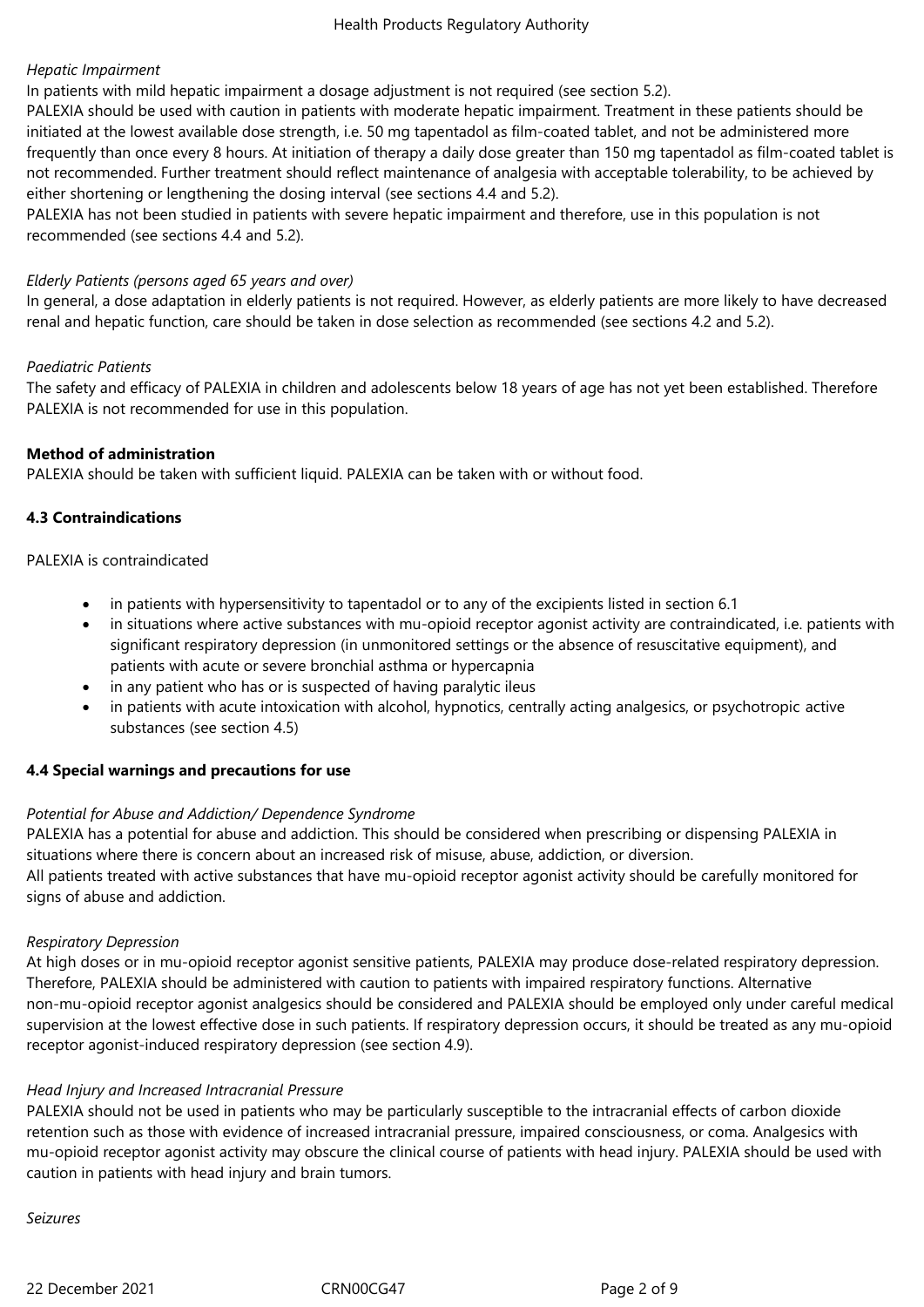### Health Products Regulatory Authority

PALEXIA has not been systematically evaluated in patients with a seizure disorder, and such patients were excluded from clinical trials. However, like other analgesics with mu-opioid agonist activity PALEXIA is not recommended in patients with a history of a seizure disorder or any condition that would put the patient at risk of seizures.

### *Renal Impairment*

PALEXIA has not been studied in controlled efficacy trials in patients with severe renal impairment, therefore the use in this population is not recommended (see section 4.2 and 5.2).

### *Hepatic Impairment*

Subjects with mild and moderate hepatic impairment showed a 2-fold and 4.5-fold increase in systemic exposure, respectively, compared with subjects with normal hepatic function. PALEXIA should be used with caution in patients with moderate hepatic impairment (see section 4.2 and 5.2), especially upon initiation of treatment.

PALEXIA has not been studied in patients with severe hepatic impairment and therefore, use in this population is not recommended (see sections 4.2 and 5.2).

### *Use in Pancreatic/Biliary Tract Disease*

Active substances with mu-opioid receptor agonist activity may cause spasm of the sphincter of Oddi. PALEXIA should be used with caution in patients with biliary tract disease, including acute pancreatitis.

### *Sleep-related breathing disorders*

Opioids can cause sleep-related breathing disorders including central sleep apnea (CSA) and sleep-related hypoxemia. Opioid use increases the risk of CSA in a dose-dependent fashion. In patients who present with CSA, consider decreasing the total opioid dosage.

### *Mixed opioid agonists/antagonists*

Care should be taken when combining PALEXIA with mixed mu-opioid agonist/antagonists (like pentazocine, nalbuphine) or partial mu-opioid agonists (like buprenorphine). In patients maintained on buprenorphine for the treatment of opioid dependence, alternative treatment options (like e.g. temporary buprenorphine discontinuation) should be considered, if administration of full mu-agonists (like tapentadol) becomes necessary in acute pain situations. On combined use with buprenorphine, higher dose requirements for full mu-receptor agonists have been reported and close monitoring of adverse events such as respiratory depression is required in such circumstances.

PALEXIA film-coated tablets contain lactose. Patients with rare hereditary problems of galactose intolerance, the Lapp lactase deficiency or glucose-galactose malabsorption, should not take this medicinal product.

# **4.5 Interaction with other medicinal products and other forms of interactions**

### *Sedative medicines such as benzodiazepines or related drugs*

The concomitant use of PALEXIA with sedating medicinal products such as benzodiazepines or other respiratory or CNS depressants (other opioids, antitussives or substitution treatments, barbiturates, antipsychotics, H1-antihistamines, alcohol) increases the risk of sedation, respiratory depression, coma and death because of additive CNS depressant effect. Therefore, when a combined therapy of PALEXIA with a respiratory or CNS depressant is contemplated, the reduction of dose of one or both agents should be considered and the duration of the concomitant use should be limited (see section 4.4).

### *Mixed opioid agonists/antagonists*

Care should be taken when combining PALEXIA with mixed mu-opioid agonist/antagonists (like pentazocine, nalbuphine) or partial mu-opioid agonists (like buprenorphine) (see also section 4.4).

PALEXIA can induce convulsions and increase the potential for selective serotonin reuptake inhibitors (SSRIs), serotonin-norepinephrine reuptake inhibitors (SNRIs), tricyclic antidepressants, antipsychotics and other medicinal products that lower the seizure threshold to cause convulsions.

There have been reports of serotonin syndrome in a temporal connection with the therapeutic use of tapentadol in combination with serotoninergic medicinal products such as selective serotonin re-uptake inhibitors (SSRIs), serotonin-norepinephrine reuptake inhibitors (SNRIs) and tricyclic antidepressants. Serotonin syndrome is likely when one of the following is observed:

- Spontaneous clonus
- Inducible or ocular clonus with agitation or diaphoresis

22 December 2021 CRN00CG47 Page 3 of 9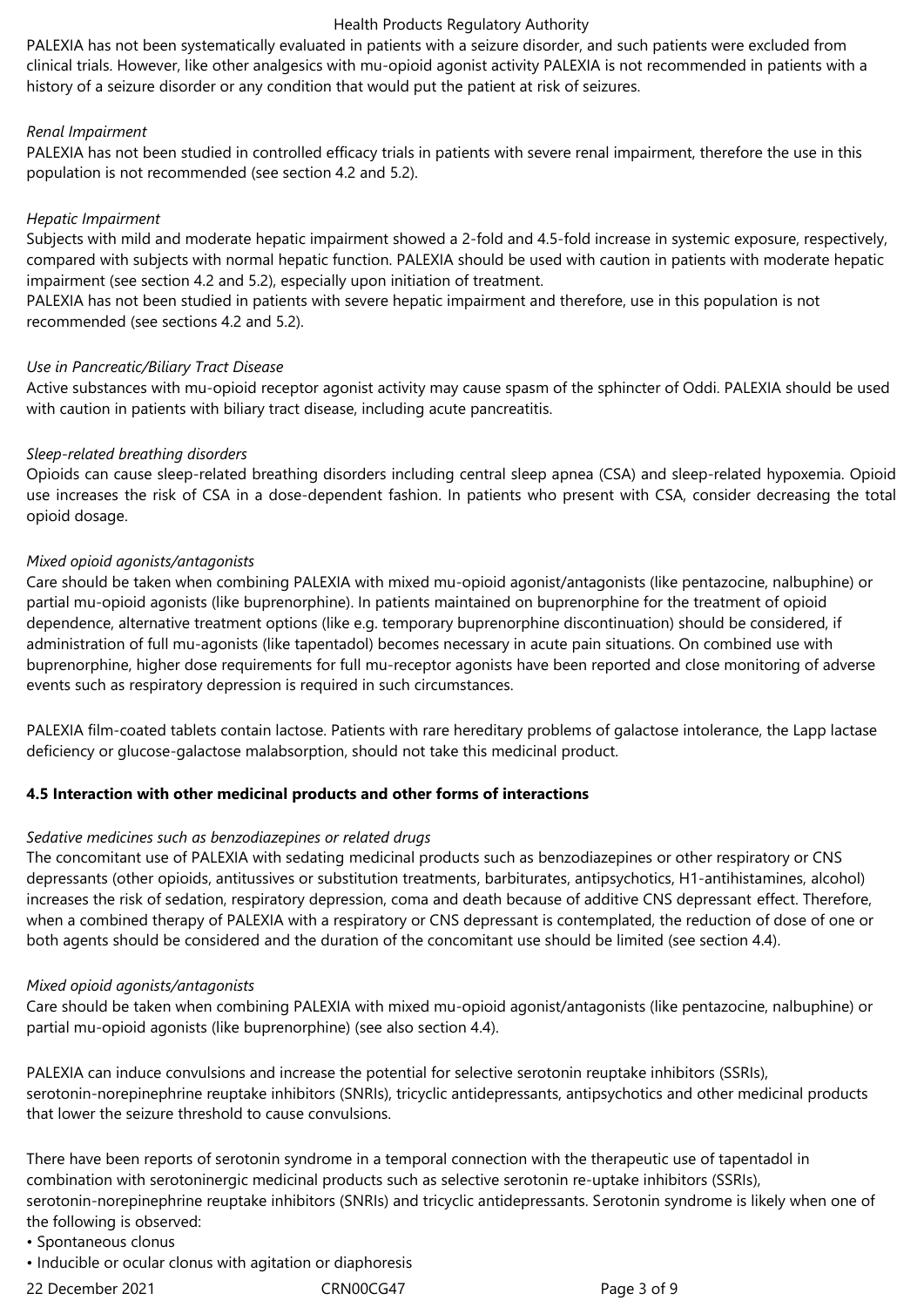- Tremor and hyperreflexia
- Hypertonia and body temperature > 38°C and inducible ocular clonus.

Withdrawal of the serotoninergic medicinal products usually brings about a rapid improvement. Treatment depends on the nature and severity of the symptoms.

The major elimination pathway for tapentadol is conjugation with glucuronic acid mediated via uridine diphosphate transferase (UGT) mainly UGT1A6, UGT1A9 and UGT2B7 isoforms. Thus, concomitant administration with strong inhibitors of these isoenzymes (e.g. ketoconazole, fluconazole, meclofenamic acid) may lead to increased systemic exposure of tapentadol (see section 5.2)

For patients on tapentadol treatment, caution should be exercised if concomitant drug administration of strong enzyme inducing drugs (e.g. rifampicin, phenobarbital, St John's Wort (hypericum perforatum)) starts or stops, since this may lead to decreased efficacy or risk for adverse effects, respectively

Treatment with PALEXIA should be avoided in patients who are receiving monoamine oxidase (MAO) inhibitors or who have taken them within the last 14 days due to potential additive effects on synaptic noradrenaline concentrations which may result in adverse cardiovascular events, *such as hypertensive crisis.*

# **4.6 Fertility, pregnancy and lactation**

# *Pregnancy*

There is very limited amount of data from the use in pregnant women.

Studies in animals have not shown teratogenic effects. However, delayed development and embryotoxicity were observed at doses resulting in exaggerated pharmacology (mu-opioid-related CNS effects related to dosing above the therapeutic range). Effects on the postnatal development were already observed at the maternal NOAEL (see section 5.3).

PALEXIA should be used during pregnancy only if the potential benefit justifies the potential risk to the foetus. Long-term maternal use of opioids during pregnancy coexposes the fetus. The newborn may experience subsequent neonatal withdrawal syndrome (NOWS). Neonatal opioid withdrawal syndrome can be life-threatening if not recognized and treated. An antidote for the newborn should be readily available.

# *Labour and Delivery*

The effect of tapentadol on labour and delivery in humans is unknown. PALEXIA is not recommended for use in women during and immediately before labour and delivery. Due to the mu-opioid receptor agonist activity of tapentadol, new-born infants whose mothers have been taking tapentadol should be monitored for respiratory depression.

# *Breast-feeding*

There is no information on the excretion of tapentadol in human milk. From a study in rat pups suckled by dams dosed with tapentadol it was concluded that tapentadol is excreted in milk (see section 5.3). Therefore, a risk to the suckling child cannot be excluded. PALEXIA should not be used during breast-feeding.

# *Fertility*

No human data on the effect of PALEXIA on fertility are available. In a fertility and early embryonic development study, no effects on reproductive parameters were observed in male or female rats (see section 5.3).

# **4.7 Effects on ability to drive and use machines**

PALEXIA may have major influence on the ability to drive and use machines, because it may adversely affect central nervous system functions (see section 4.8). This has to be expected especially at the beginning of treatment, when any changes of dosage occur as well as in connection with the use of alcohol or tranquilisers (see section 4.4). Patients should be cautioned as to whether driving or use of machines is permitted.

# **4.8 Undesirable effects**

The adverse drug reactions that were experienced by patients in the placebo controlled trials performed with PALEXIA were predominantly of mild and moderate severity. The most frequent adverse drug reactions were in the gastrointestinal and central nervous system (nausea, vomiting, somnolence, dizziness and headache).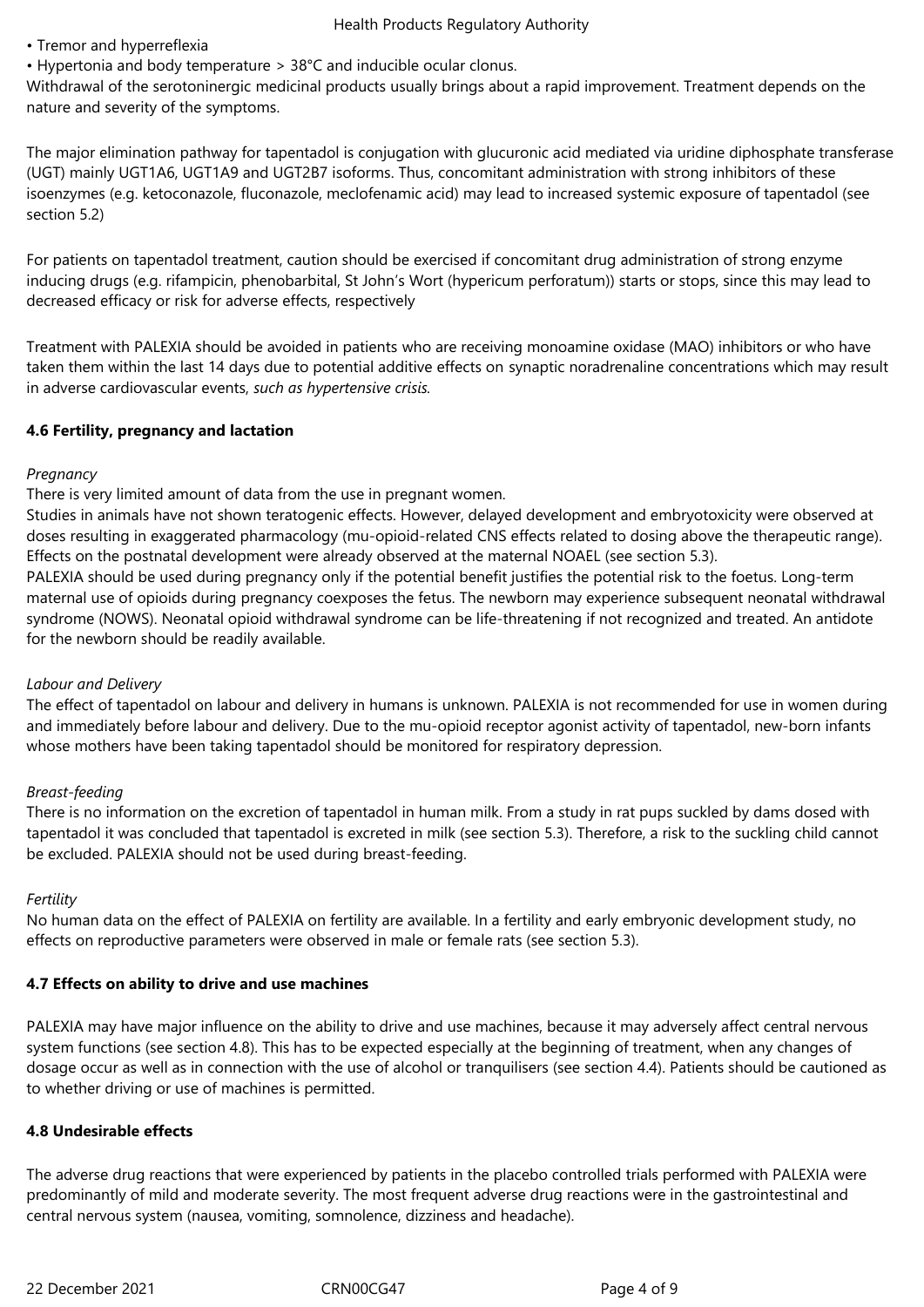### Health Products Regulatory Authority

The table below lists adverse drug reactions that were identified from clinical trials performed with PALEXIA and from post-marketing environment. They are listed by class and frequency. Frequencies are defined as very common (≥1/10); common (≥1/100 to <1/10); uncommon (≥1/1,000 to <1/100); rare (≥1/10,000 to <1/1,000); very rare (<1/10,000), not known (cannot be estimated from the available data).

| <b>ADVERSE DRUG REACTIONS</b>                            |                                       |                                                                                                 |                                                                                                                                                                                         |                                                                                    |                |
|----------------------------------------------------------|---------------------------------------|-------------------------------------------------------------------------------------------------|-----------------------------------------------------------------------------------------------------------------------------------------------------------------------------------------|------------------------------------------------------------------------------------|----------------|
|                                                          | <b>Frequency</b>                      |                                                                                                 |                                                                                                                                                                                         |                                                                                    |                |
| <b>System Organ Class</b>                                | <b>Very</b>                           |                                                                                                 |                                                                                                                                                                                         |                                                                                    |                |
|                                                          | common                                | <b>Common</b>                                                                                   | <b>Uncommon</b>                                                                                                                                                                         | Rare                                                                               | <b>Unknown</b> |
|                                                          |                                       |                                                                                                 |                                                                                                                                                                                         |                                                                                    |                |
| Immune system disorders                                  |                                       |                                                                                                 |                                                                                                                                                                                         | Drug<br>hypersensitivity*                                                          |                |
| <b>Metabolism and nutrition disorders</b>                |                                       | Decreased<br>appetite                                                                           |                                                                                                                                                                                         |                                                                                    |                |
| Psychiatric<br>disorders                                 |                                       | Anxiety,<br>Confusional<br>state,<br>Hallucination,<br>Sleep<br>disorder,<br>Abnormal<br>dreams | Depressed<br>mood,<br>Disorientation,<br>Agitation,<br>Nervousness,<br>Restlessness,<br>Euphoric<br>mood                                                                                | Thinking<br>abnormal                                                               | Delirium**     |
| Nervous system disorders                                 | Dizziness,<br>Somnolence,<br>Headache | Tremor                                                                                          | Disturbance in<br>attention,<br>Memory<br>impairment,<br>Presyncope,<br>Sedation,<br>Ataxia,<br>Dysarthria,<br>Hypoaesthesia,<br>Paraesthesia,<br>Muscle<br>contractions<br>involuntary | Convulsion,<br>Depressed level<br>of<br>consciousness,<br>Coordination<br>abnormal |                |
| <b>Eye disorders</b>                                     |                                       |                                                                                                 | Visual<br>disturbance                                                                                                                                                                   |                                                                                    |                |
| <b>Cardiac disorders</b>                                 |                                       |                                                                                                 | Heart rate<br>increased,<br>Palpitations                                                                                                                                                | Heart rate<br>decreased                                                            |                |
| <b>Vascular disorders</b>                                |                                       | Flushing                                                                                        | Blood pressure<br>decreased                                                                                                                                                             |                                                                                    |                |
| Respiratory, thoracic and mediastinal<br>disorders       |                                       |                                                                                                 | Respiratory<br>depression,<br>Oxygen<br>saturation<br>decreased,<br>Dyspnoea,                                                                                                           |                                                                                    |                |
| <b>Gastrointestinal disorders</b>                        | Nausea,<br>Vomiting                   | Constipation,<br>Diarrhoea,<br>Dyspepsia,<br>Dry mouth                                          | Abdominal<br>discomfort                                                                                                                                                                 | Impaired<br>gastric<br>emptying                                                    |                |
| Skin and subcutaneous tissue disorders                   |                                       | Pruritus,<br>Hyperhidrosis,<br>Rash                                                             | Urticaria                                                                                                                                                                               |                                                                                    |                |
| <b>Musculoskeletal and connective tissue</b><br>disorder |                                       | Muscle<br>spasms                                                                                | Sensation of<br>heaviness                                                                                                                                                               |                                                                                    |                |
| <b>Renal and urinary disorders</b>                       |                                       |                                                                                                 | Urinary                                                                                                                                                                                 |                                                                                    |                |
| 22 December 2021                                         | CRN00CG47                             |                                                                                                 | Page 5 of 9                                                                                                                                                                             |                                                                                    |                |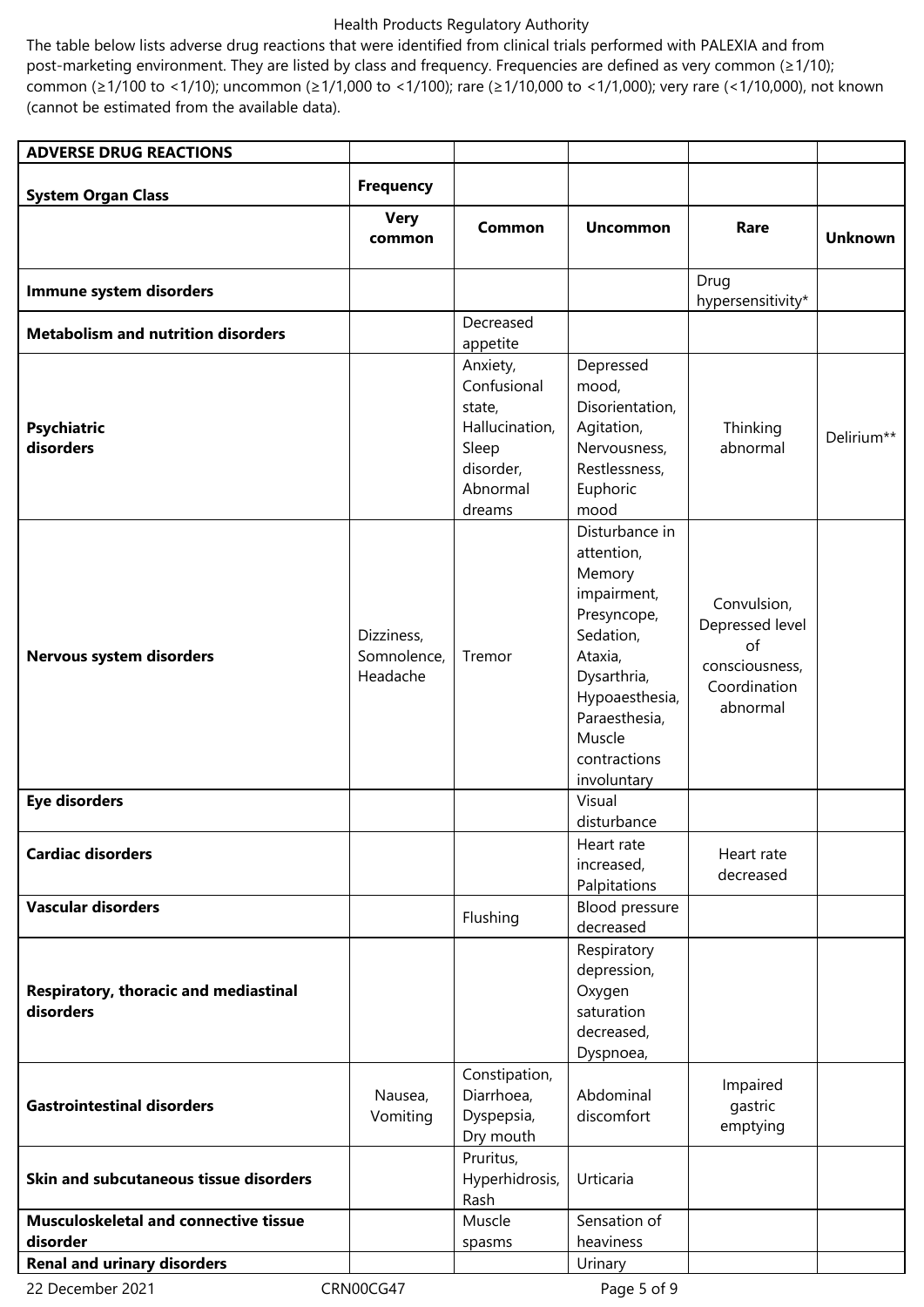|                                                  |             | Drug           |  |  |
|--------------------------------------------------|-------------|----------------|--|--|
|                                                  |             | withdrawal     |  |  |
|                                                  | Asthenia,   | syndrome,      |  |  |
|                                                  | Fatigue,    | Oedema,        |  |  |
| <b>General disorders and administration site</b> | Feeling of  | Feeling        |  |  |
| conditions                                       | body        | abnormal,      |  |  |
|                                                  | temperature | Feeling drunk, |  |  |
|                                                  | change      | Irritability,  |  |  |
|                                                  |             | Feeling of     |  |  |
|                                                  |             | relaxation     |  |  |

*\* Post-marketing rare events of angioedema, anaphylaxis and anaphylactic shock have been reported.*

*\*\* Post marketing cases of delirium were observed in patients with additional risk factors such as cancer and advanced age.*  Clinical trials performed with PALEXIA with patient exposure up to 90 days have shown little evidence of withdrawal symptoms

upon abrupt discontinuations and these were generally classified as mild, when they occurred. Nevertheless, physicians should be vigilant for symptoms of withdrawal (see section 4.2) and treat patients accordingly should they occur.

The risk of suicidal ideation and suicides committed is known to be higher in patients suffering from chronic pain. In addition, substances with a pronounced influence on the monoaminergic system have been associated with an increased risk of suicidality in patients suffering from depression, especially at the beginning of treatment. For tapentadol data from clinical trials and post-marketing reports do not provide evidence for an increased risk.

# Reporting of suspected adverse reactions

Reporting suspected adverse reactions after authorisation of the medicinal product is important. It allows continued monitoring of the benefit/risk balance of the medicinal product. Healthcare professionals are asked to report any suspected adverse reactions via HPRA Pharmacovigilance Website: www.hpra.ie

# **4.9 Overdose**

# *Symptoms*

Human experience with overdose of tapentadol is very limited. Preclinical data suggest that symptoms similar to those of other centrally acting analgesics with mu-opioid receptor agonist activity are to be expected upon intoxication with tapentadol. In principle, these symptoms include, referring to the clinical setting, in particular miosis, vomiting, cardiovascular collapse, consciousness disorders up to coma, convulsions and respiratory depression up to respiratory arrest.

# *Management*

Management of overdose should be focused on treating symptoms of mu-opioid agonism. Primary attention should be given to re-establishment of a patent airway and institution of assisted or controlled ventilation when overdose of tapentadol is suspected.

Pure opioid receptor antagonists such as naloxone are specific antidotes to respiratory depression resulting from opioid overdose. Respiratory depression following an overdose may outlast the duration of action of the opioid receptor antagonist. Administration of an opioid receptor antagonist is not a substitute for continuous monitoring of airway, breathing, and circulation following an opioid overdose. If the response to opioid receptor antagonists is suboptimal or only brief in nature, an additional dose of antagonist (e.g. naloxone) should be administered as directed by the manufacturer of the product. Gastrointestinal decontamination may be considered in order to eliminate unabsorbed active substance. Gastrointestinal decontamination with activated charcoal or by gastric lavage may be considered within 2 hours after intake. Before attempting gastrointestinal decontamination, care should be taken to secure the airway.

# **5 PHARMACOLOGICAL PROPERTIES**

# **5.1 Pharmacodynamic properties**

Pharmacotherapeutic group: Analgesics; opioids; other opioids

# ATC code: N02AX06

Tapentadol is a strong analgesic with  $\mu$ -agonistic opioid and additional noradrenaline reuptake inhibition properties. Tapentadol exerts its analgesic effects directly without a pharmacologically active metabolite.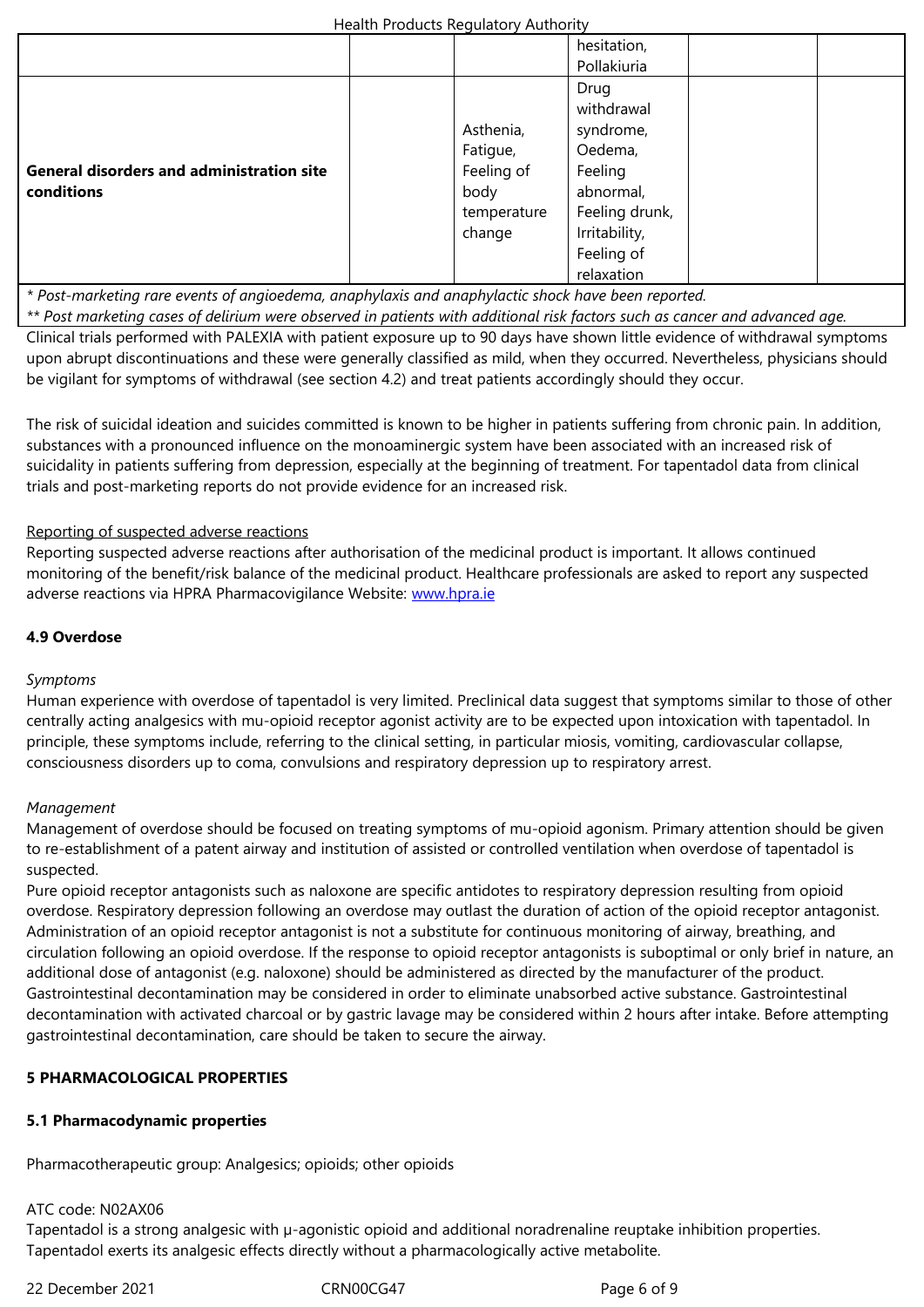#### Health Products Regulatory Authority

Tapentadol demonstrated efficacy in preclinical models of nociceptive, neuropathic, visceral and inflammatory pain; Efficacy has been verified in clinical trials with tapentadol film-coated tablets covering nociceptive pain conditions including postoperative orthopaedic and abdominal pain as well as chronic pain due to osteoarthritis of the hip or knee. In general the analgesic effect of tapentadol in nociceptive pain trials was similar to that observed with a strong opioid used as comparator.

Effects on the cardiovascular system: In a thorough human QT trial, no effect of multiple therapeutic and supratherapeutic doses of tapentadol on the QT interval was shown. Similarly, tapentadol had no relevant effect on other ECG parameters (heart rate, PR interval, QRS duration, T-wave or U-wave morphology).

### *Paediatric population*

The European Medicines Agency has deferred the obligation to submit the results of studies with PALEXIA in all subsets of the paediatric population in moderate to severe acute pain (see section 4.2 for information on paediatric use).

#### **5.2 Pharmacokinetic properties**

#### *Absorption*

Tapentadol is rapidly and completely absorbed after oral administration of PALEXIA. Mean absolute bioavailability after single-dose administration (fasting) is approximately 32% due to extensive first-pass metabolism. Maximum serum concentrations of tapentadol are typically observed at around 1.25 hours after administration of film-coated tablets. Dose-proportional increases in the  $C_{\text{max}}$  and AUC values of tapentadol have been observed after administration of film-coated tablets over the oral therapeutic dose range.

A multiple (every 6 hour) dose trial with doses ranging from 75 to 175 mg tapentadol administered as film-coated tablets showed an accumulation ratio between 1.4 and 1.7 for the parent active substance and between 1.7 and 2.0 for the major metabolite tapentadol‑O-glucuronide, which are primarily determined by the dosing interval and apparent half-life of tapentadol and its metabolite. Steady state serum concentrations of tapentadol are reached on the second day of the treatment regimen.

### *Food Effect*

The AUC and  $C_{\text{max}}$  increased by 25% and 16%, respectively, when film-coated tablets were administered after a high-fat, high-calorie breakfast. The time to maximum plasma concentration was delayed by 1.5 hours under these conditions. Based on efficacy data obtained at early assessment time points during phase II/III trials, the food effect does not appear to be of clinical relevance PALEXIA may be given with or without food.

### *Distribution*

Tapentadol is widely distributed throughout the body. Following intravenous administration, the volume of distribution (Vz) for tapentadol is 540 +/- 98 l. The serum protein binding is low and amounts to approximately 20%.

### *Metabolism*

In humans, the metabolism of tapentadol is extensive. About 97% of the parent compound is metabolised. The major pathway of tapentadol metabolism is conjugation with glucuronic acid to produce glucuronides. After oral administration approximately 70% of the dose is excreted in urine as conjugated forms (55% glucuronide and 15% sulfate of tapentadol). Uridine diphosphate glucuronyl transferase (UGT) is the primary enzyme involved in the glucuronidation (mainly UGT1A6, UGT1A9 and UGT2B7 isoforms). A total of 3% of active substance is excreted in urine as unchanged active substance. Tapentadol is additionally metabolised to N-desmethyl tapentadol (13%) by CYP2C9 and CYP2C19 and to hydroxy tapentadol (2%) by CYP2D6, which are further metabolised by conjugation. Therefore, active substance metabolism mediated by cytochrome P450 system is of less importance than glucoronidation.

None of the metabolites contributes to the analgesic activity.

### *Elimination*

Tapentadol and its metabolites are excreted almost exclusively (99%) via the kidneys. The total clearance after intravenous administration is 1530 +/- 177 ml/min. Terminal half-life is on average 4 hours after oral administration.

### *Special populations*

#### *Elderly patients*

The mean exposure (AUC) to tapentadol was similar in a trial with elderly subjects (65-78 years of age) compared to young adults (19-43 years of age), with a 16% lower mean  $C_{max}$  observed in the elderly subject group compared to young adult subjects.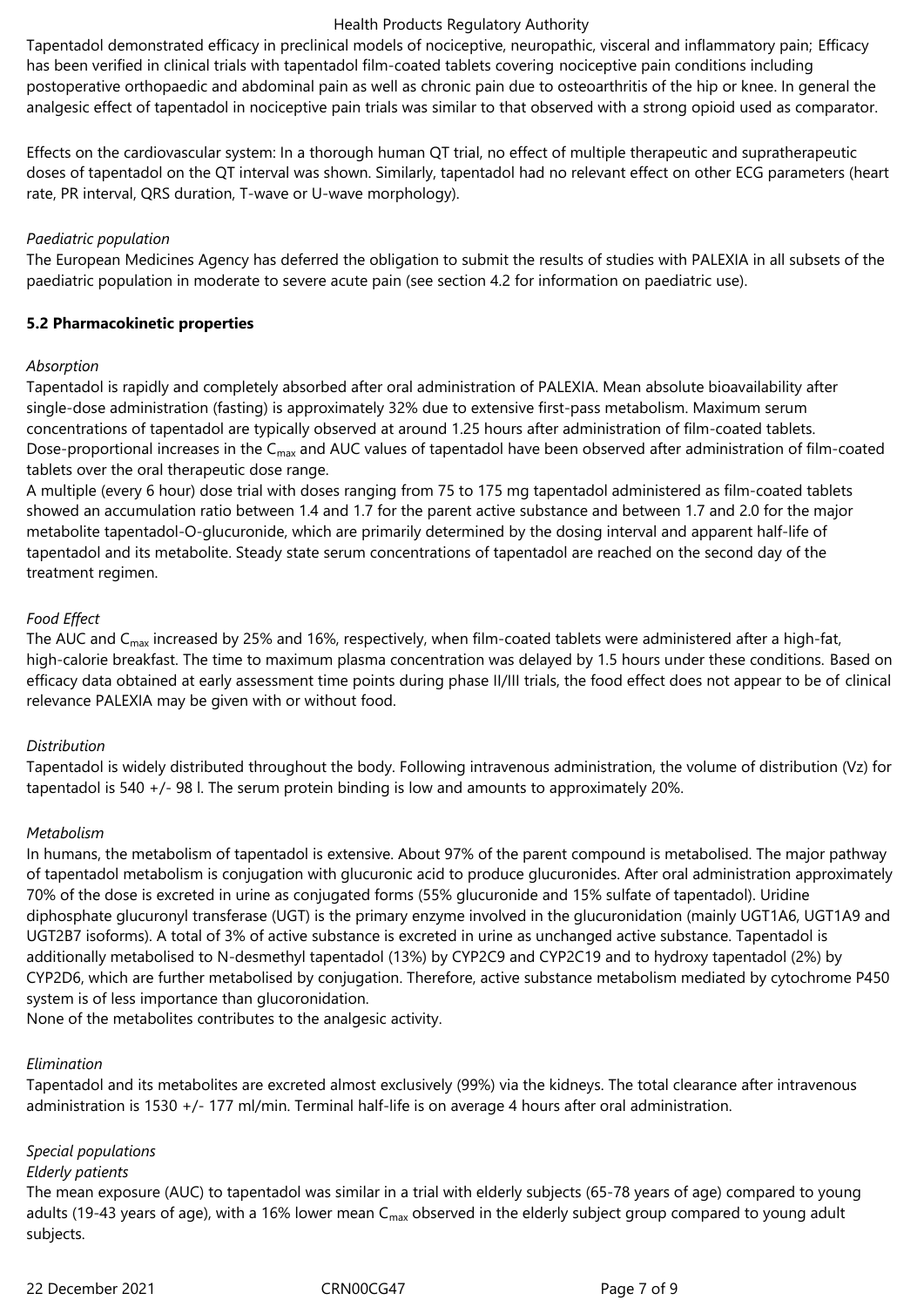### *Renal Impairment*

AUC and  $C_{\text{max}}$  of tapentadol were comparable in subjects with varying degrees of renal function (from normal to severely impaired). In contrast, increasing exposure (AUC) to tapentadol-O-glucuronide was observed with increasing degree of renal impairment. In subjects with mild, moderate, and severe renal impairment, the AUC of tapentadol-O-glucuronide are 1.5-, 2.5-, and 5.5-fold higher compared with normal renal function, respectively.

### *Hepatic Impairment*

Administration of tapentadol resulted in higher exposures and serum levels to tapentadol in subjects with impaired hepatic function compared to subjects with normal hepatic function. The ratio of tapentadol pharmacokinetic parameters for the mild and moderate hepatic impairment groups in comparison to the normal hepatic function group were 1.7 and 4.2, respectively, for AUC; 1.4 and 2.5, respectively, for Cmax; and 1.2 and 1.4, respectively, for t1/2. The rate of formation of tapentadol-O-glucuronide was lower in subjects with increased liver impairment.

### *Pharmacokinetic Interactions*

Tapentadol is mainly metabolised by glucuronidation, and only a small amount is metabolised by oxidative pathways. As glucuronidation is a high capacity/low affinity system, which is not easily saturated even in disease, and as therapeutic concentrations of active substances are generally well below the concentrations needed for potential inhibition of glucuronidation, any clinically relevant interactions caused by glucoronidation are unlikely to occur. In a set of drug-drug interaction trials using paracetamol, naproxen, acetylsalicylic acid and probenecid, a possible influence of these active substances on the glucuronidation of tapentadol was investigated. The trials with probe active substances naproxen (500 mg twice daily for 2 days) and probenecid (500 mg twice daily for 2 days) showed increases in AUC of tapentadol by 17% and 57%, respectively. Overall, no clinically relevant effects on the serum concentrations of tapentadol were observed in these trials. Furthermore, interaction trials of tapentadol with metoclopramide and omeprazole were conducted to investigate a possible influence of these active substances on the absorption of tapentadol. These trials also showed no clinically relevant effects on tapentadol serum concentrations.

*In vitro* studies did not reveal any potential of tapentadol to either inhibit or induce cytochrome P450 enzymes. Thus, clinically relevant interactions mediated by the cytochrome P450 system are unlikely to occur.

Plasma protein binding of tapentadol is low (approximately 20%). Therefore, the likelihood of pharmacokinetic drug-drug interactions by displacement from the protein binding site is low.

# **5.3 Preclinical safety data**

Tapentadol was not genotoxic in bacteria in the Ames test. Equivocal findings were observed in an in vitro chromosomal aberration test, but when the test was repeated the results were clearly negative. Tapentadol was not genotoxic in vivo, using the two endpoints of chromosomal aberration and unscheduled DNA synthesis, when tested up to the maximum tolerated dose. Long-term animal studies did not identify a potential carcinogenic risk relevant to humans.

Tapentadol had no influence on male or female fertility in rats but there was reduced in utero survival at the high dose. It is not known whether this was mediated via the male or the female. Tapentadol showed no teratogenic effects in rats and rabbits following intravenous and subcutaneous exposure. However, delayed development and embryotoxicity were observed after administration of doses resulting in exaggerated pharmacology (mu-opioid related CNS effects related to dosing above the therapeutic range). After intravenous dosing in rats reduced in utero survival was seen. In rats, tapentadol caused increased mortality of the F1 pups that were directly exposed via milk between days 1 and 4 postpartum already at dosages that did not provoke maternal toxicities. There were no effects on neurobehavioral parameters.

Excretion into breast milk was investigated in rat pups suckled by dams dosed with tapentadol. Pups were dose-dependently exposed to tapentadol and tapentadol O-glucuronide. It was concluded that tapentadol is excreted in milk.

# **6 PHARMACEUTICAL PARTICULARS**

### **6.1 List of excipients**

Tablet core: Microcrystalline cellulose Lactose monohydrate Croscarmellose sodium Povidone K30 Magnesium stearate

22 December 2021 CRN00CG47 Page 8 of 9 Tablet coat: Polyvinylalcohol